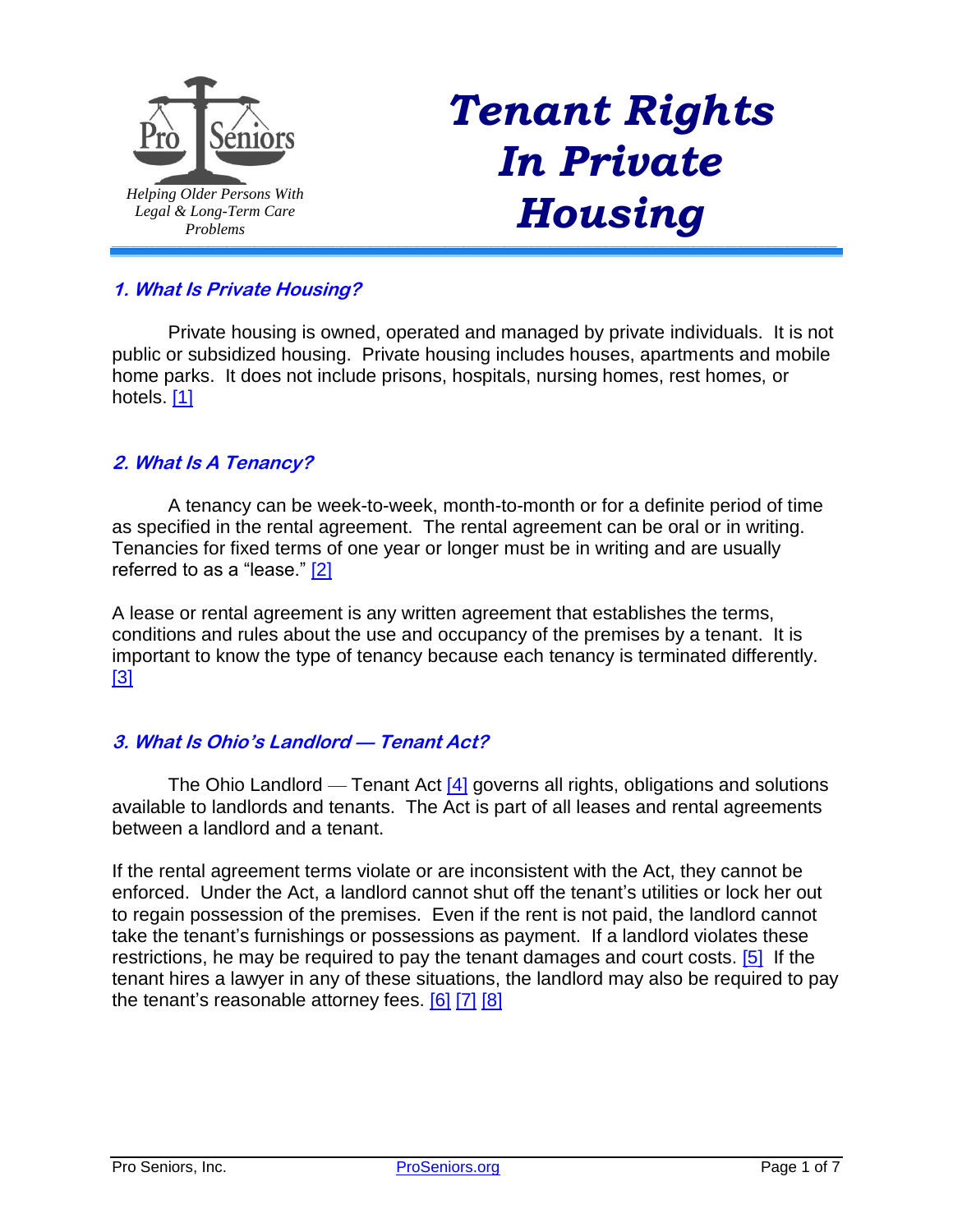## **4. What Are The Landlord's Duties And Obligations To The Tenant?**

Landlords must follow all building, housing, health and safety codes that are critical to health and safety. They must make necessary repairs, keep buildings and common areas clean and safe and maintain all electrical, plumbing, sanitary, heating, air conditioning, and ventilating fixtures and appliances and elevators. Landlords must also supply working heat and running water. [\[9\]](#page-5-1)

<span id="page-1-0"></span>A landlord must give 24 hours advance notice if he is going to enter the rental unit and can enter only at reasonable times, unless there is an emergency. [\[9\]](#page-5-1) If the landlord enters without 24 hour notice, enters the unit in an unreasonable manner or makes repeated demands for entry with the effect of harassing the tenant, then the tenant may recover actual damages, obtain injunctive relief and obtain a judgment for reasonable attorney's fees or may terminate the lease. [\[10\]](#page-5-2)

## **5. What Are The Tenant's Duties And Obligations?**

Tenants must keep their premises clean and safe, and must use and operate all electrical and plumbing fixtures properly. Tenants and their household members and guests cannot

- <span id="page-1-1"></span>a) Damage or remove any part of the premises;
- b) Disturb neighbors; or
- <span id="page-1-3"></span><span id="page-1-2"></span>c) Engage in any drug-related criminal activity on the premises. [\[11\]](#page-5-3)

If the tenant violates these duties the landlord may recover actual damages and attorney's fees. The landlord may also terminate the lease. [\[12\]](#page-5-4)

#### **6. What Should I Do If My Landlord Refuses To Make Repairs?**

First of all, give the landlord a written notice that lists the problems, keeping a copy for your records. Send the notice to the place where you usually pay your rent. Use certified mail or some other proof of mailing. If your landlord doesn't make repairs within 30 days and you are up to date in your rental payments, you can escrow (deposit) your rent with the Clerk of your local Municipal or County Court. [\[13\]](#page-5-5) [\[14\]](#page-5-6)

You can also ask the court for an order to do one of three things:

- <span id="page-1-4"></span>a) Direct the landlord to make repairs or fix the problem;
- b) Lower your rent until repairs are made; or
- c) Use the rent you deposited to make the repairs.

You may also be able to terminate the rental agreement. [\[13\]](#page-5-5)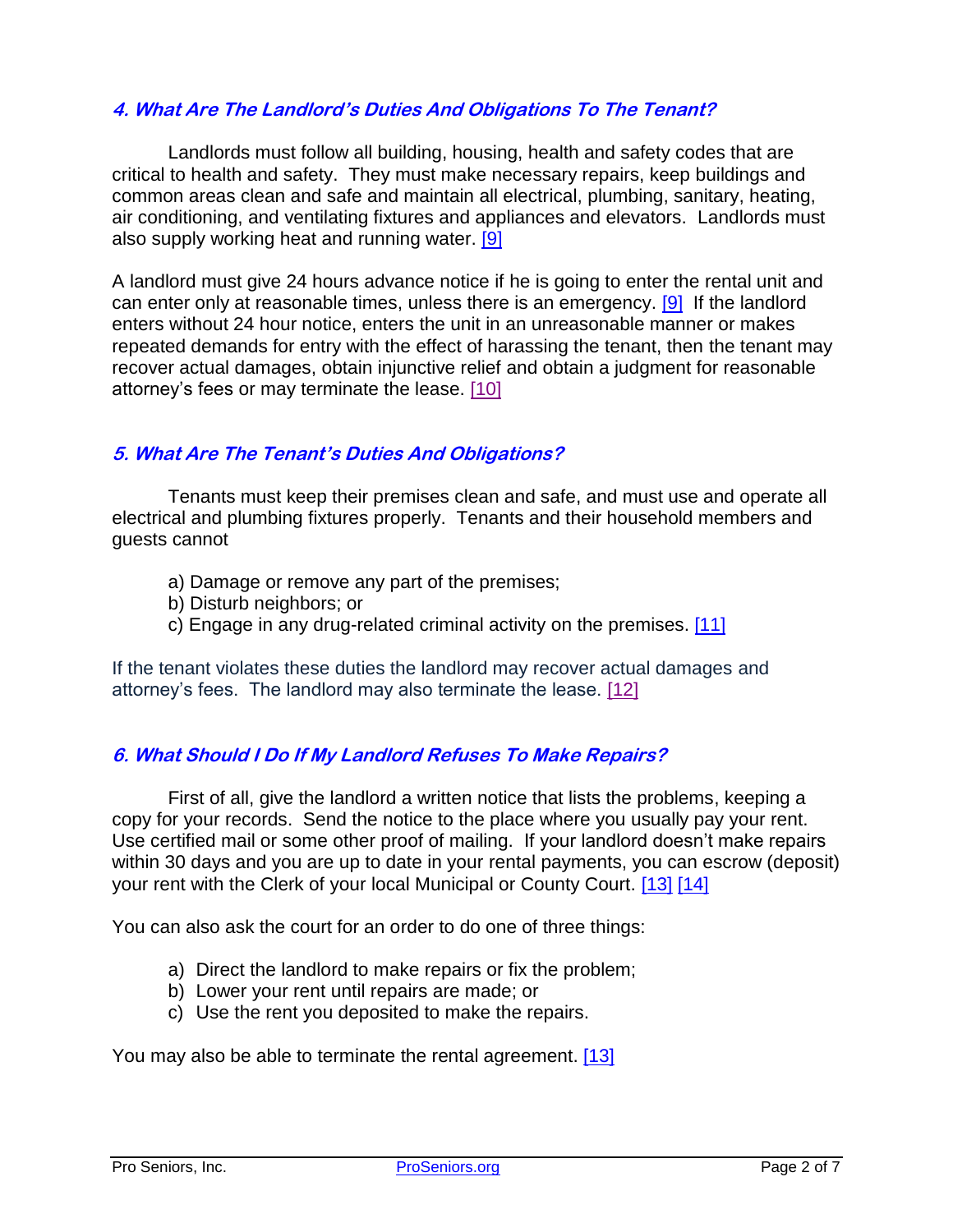## **7. When Can My Tenancy Be Ended?**

This depends on the type of tenancy. If you have a tenancy for a fixed term (usually a year) under a lease or written rental agreement, your tenancy can be ended by you or your landlord when the lease expires. However, the lease may require you to give your landlord a written notice a certain amount of time before your lease is up, stating that you plan to move out when your lease ends, otherwise your lease may automatically renew for another year. [\[15\]](#page-5-7)

<span id="page-2-0"></span>If you or the landlord want to end a month-to-month tenancy (a lease for no fixed length that automatically renews at the end of the month for another month) notice must be given to the other party at least 30 days before the next rental due date. [\[15\]](#page-5-7)

If you violate your rental agreement or engage in criminal conduct, the landlord may give you a 3-day notice terminating your tenancy. [\[15\]](#page-5-7)

If you violate anything in the Act that seriously affects health and safety, your landlord can give you a 30-day written notice. This notice must explain your violation and that you have 30 days to fix the problem or your tenancy will end. If you don't fix the problem within those 30 days, then your tenancy will terminate. [\[16\]](#page-5-8) [\[17\]](#page-5-9)

<span id="page-2-1"></span>Once your tenancy has terminated, you no longer have any right to remain on the property and you may be evicted. *[See Question #10](#page-3-0)*

# **8. What Are My Rights If I Live In A Mobile Home Park?**

<span id="page-2-2"></span>Mobile home park operators must offer the mobile home owners who are leasing park lots a written one-year rental agreement with the option to renew. [\[18\]](#page-5-10) The agreement must include the name and address of the owner and his agent, if any.

Park operators must fully explain in writing all charges, rental fees and rules before you sign the rental agreement and move in. If a park operator doesn't tell you about all fees or charges, he cannot collect them. Park operators cannot increase rental fees until the end of the lease term and then only after 30 days' notice. [\[19\]](#page-5-11)

<span id="page-2-3"></span>If you own a mobile home, you have the right to sell it as long as you give the park operator notice of your plans ten days ahead of time. [\[19\]](#page-5-11)

<span id="page-2-4"></span>If any of these conditions are violated, you may be able to recover damages and reasonable attorney's fees from the park operator. You can also end the rental agreement. [\[20\]](#page-5-12)

<span id="page-2-5"></span>If you violate any mobile home park rules, the park operator can give you a written notice that describes the violation and gives you 30 days to fix the problem. If you don't, the rental agreement can be terminated. If you fix the condition described in the notice, then the rental agreement will continue. [\[21\]](#page-5-13) [\[22\]](#page-5-14)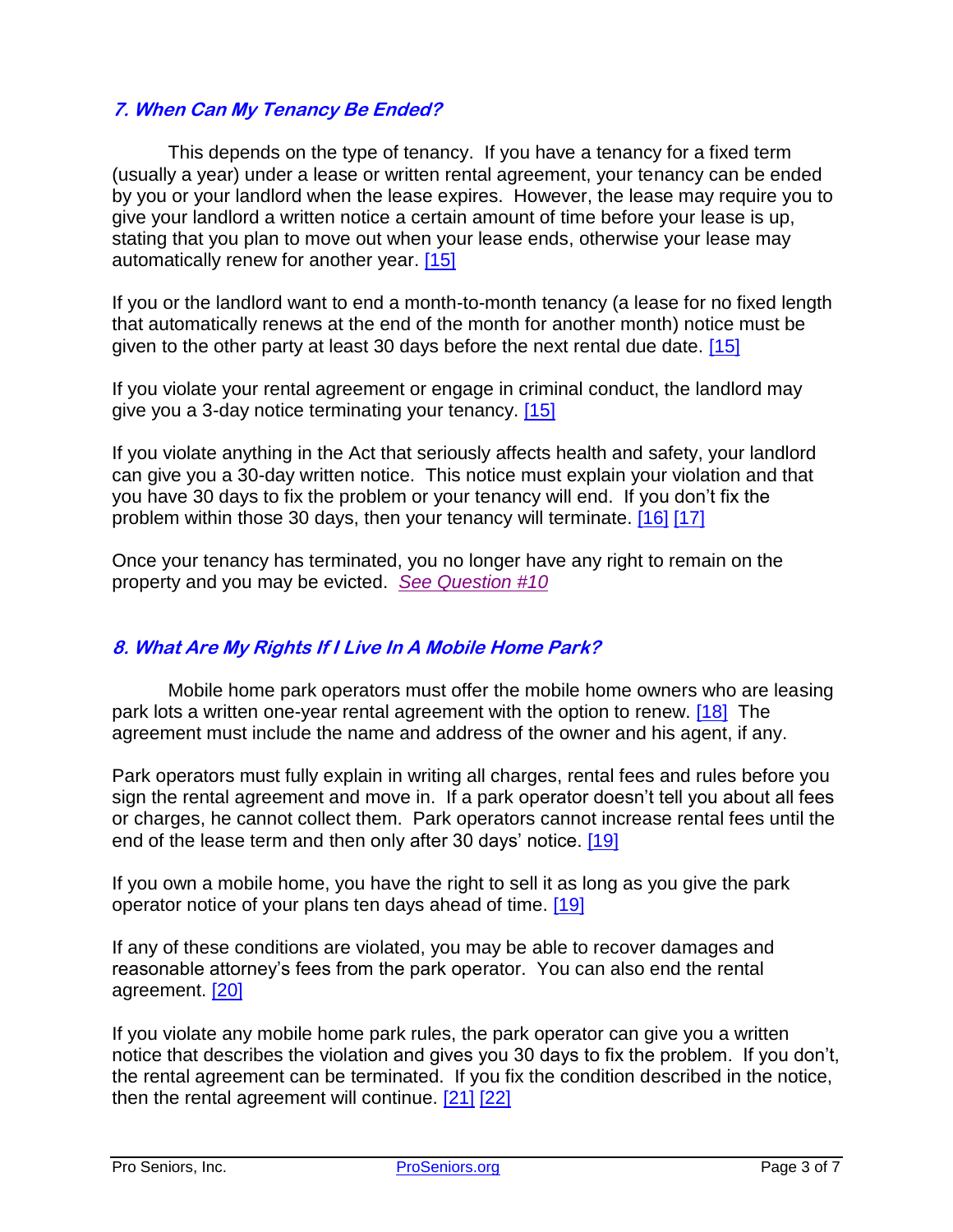## **9. What Reasons May Be Used To Evict A Tenant?**

A landlord can initiate a court action for eviction if:

- 1) The tenant has not paid rent;
- 2) The tenant's lack of reasonable care violates building, health, or safety codes;
- 3) The tenant's lease has expired but the tenant doesn't vacate the rental; or
- <span id="page-3-3"></span><span id="page-3-2"></span><span id="page-3-1"></span>4) The tenant is in violation of the sex offender registry law. [\[23\]](#page-5-15)

Additionally, a landlord cannot retaliate by evicting a tenant for making a complaint to the landlord or to a governmental agency. [\[24\]](#page-5-16)

Eviction proceedings are separate from damages. The tenant or landlord may both attempt to collect damages for any violation by either party. [\[24\]](#page-5-16) [\[25\]](#page-5-17)

# <span id="page-3-0"></span>**10. What Rights Do I Have If I Am Threatened With Eviction?**

If the landlord (or mobile park operator) believes that you have materially disregarded a requirement of the lease or health and safety concern, the landlord may deliver a written notice of his concerns. The tenant has thirty days to correct the problem. If the problem is not corrected, then the landlord may move forward with an eviction. [\[26\]](#page-5-18) [\[27\]](#page-5-19)

<span id="page-3-5"></span><span id="page-3-4"></span>The landlord cannot take matters into his own hands by changing the locks or removing your possessions. The landlord must use the court's eviction proceedings to retake possession. [\[28\]](#page-5-20)

<span id="page-3-6"></span>The court eviction process provides additional protections. Adequate notice must be given three days before beginning any eviction action. The notice must be given to the tenant, mailed by certified mail, or left on the tenant's property. [\[29\]](#page-5-21) If the tenant does not vacate the rental unit then the landlord may file a complaint in court requesting a writ of eviction. [\[30\]](#page-5-22) If granted, the judge will order the tenant to move out, usually within ten days after the court hearing. [\[31\]](#page-5-23)

#### <span id="page-3-8"></span><span id="page-3-7"></span>**11. How Can I Protect My Security Deposit?**

The landlord must provide, in writing, a list of all deductions from the security deposit within 30 days of the lease termination. The landlord may apply the security deposit to past due rent. The landlord may also keep the security deposit for damages caused by the tenant's failure to comply with the rental agreement. [\[32\]](#page-6-0)

<span id="page-3-9"></span>Upon leaving the rental premises, the tenant must provide the landlord with a forwarding address. If the tenant provides a forwarding address and the landlord does not itemize deductions from the security deposit within thirty days, then the tenant may recover the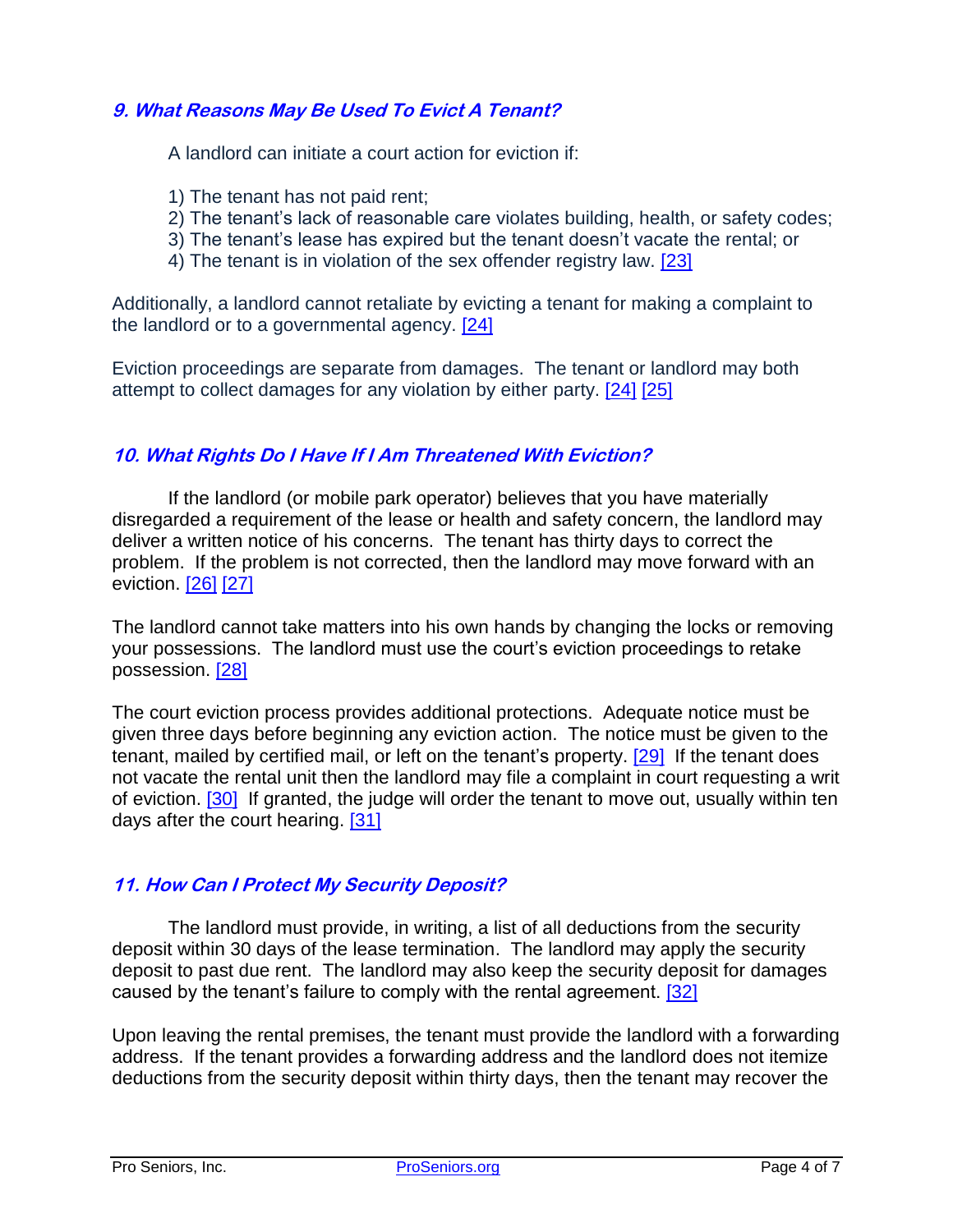security deposit together with damages in an amount equal to the amount wrongfully withheld and reasonable attorney fees. [\[32\]](#page-6-0)

Pro Seniors' Legal Hotline for Older Ohioans provides free legal information and advice by toll-free telephone to all residents of Ohio age 60 or older. If you have a concern that cannot be resolved over the phone, then the hotline will try to match you with an attorney who will handle your problem at a fee you can afford.

In southwest Ohio, Pro Seniors' staff attorneys and long-term care ombudsmen handle matters that private attorneys do not, such as nursing facility, adult care facility, home care, Medicare, Medicaid, Social Security, protective services, insurance and landlord/tenant problems.

This pamphlet provides general information and not legal advice. The law is complex and changes frequently. Before you apply this information to a particular situation, call Pro Seniors' free Legal Hotline or consult an attorney in elder law.

Copyright © 2016 by:

Pro Seniors, Inc. 7162 Reading Rd. Suite 1150 Cincinnati, Ohio 45237

Switchboard: 513.345.4160 Clients Toll-free: 800.488.6070 Fax: 513.621.5613 TDD: 513.345.4160

E-mail: [proseniors@proseniors.org](mailto:proseniors@proseniors.org)

Web Site: [ProSeniors.org](http://www.proseniors.org/)

**Endnotes:** [Click the endnote number "[1]" to return to the text]

- <span id="page-4-0"></span>[\[1\]](#page-0-0) O.R.C  $\S$  5321.01 – Landlord and tenant definitions
- <span id="page-4-1"></span>[\[2\]](#page-0-1) U.C.C. [§ 2-201](http://www.law.cornell.edu/ucc/2/2-201) – Statute of Frauds
- <span id="page-4-2"></span>[\[3\]](#page-0-2)  $Q.R.C. § 5321.17 - Termination of tenancy$  $Q.R.C. § 5321.17 - Termination of tenancy$  $Q.R.C. § 5321.17 - Termination of tenancy$
- <span id="page-4-3"></span>[\[4\]](#page-0-3) O.R.C. [§§ 5321.01](http://codes.ohio.gov/orc/5321) *et. seq.* – Landlords and Tenants
- <span id="page-4-4"></span>[\[5\]](#page-0-4) O.R.C. [§ 5321.15](http://codes.ohio.gov/orc/5321.15) – Acts of landlord prohibited if residential property involved
- <span id="page-4-5"></span>[\[6\]](#page-0-5) *[Laster v. Bowman](http://www.leagle.com/decision/197743152OhioApp2d379_1375.xml/LASTER%20v.%20BOWMAN)*, 52 Ohio App. 2d 379, 370 N.E. 2d 767 (Ohio App. 1977)
- <span id="page-4-6"></span>[\[7\]](#page-0-5) *[Meacham v. Miller](http://www.leagle.com/decision/199211479OhioApp3d35_1112.xml/MEACHAM%20v.%20MILLER)*, 79 Ohio App.3d 35, 606 N.E.2d 996 (Ohio App. 1992)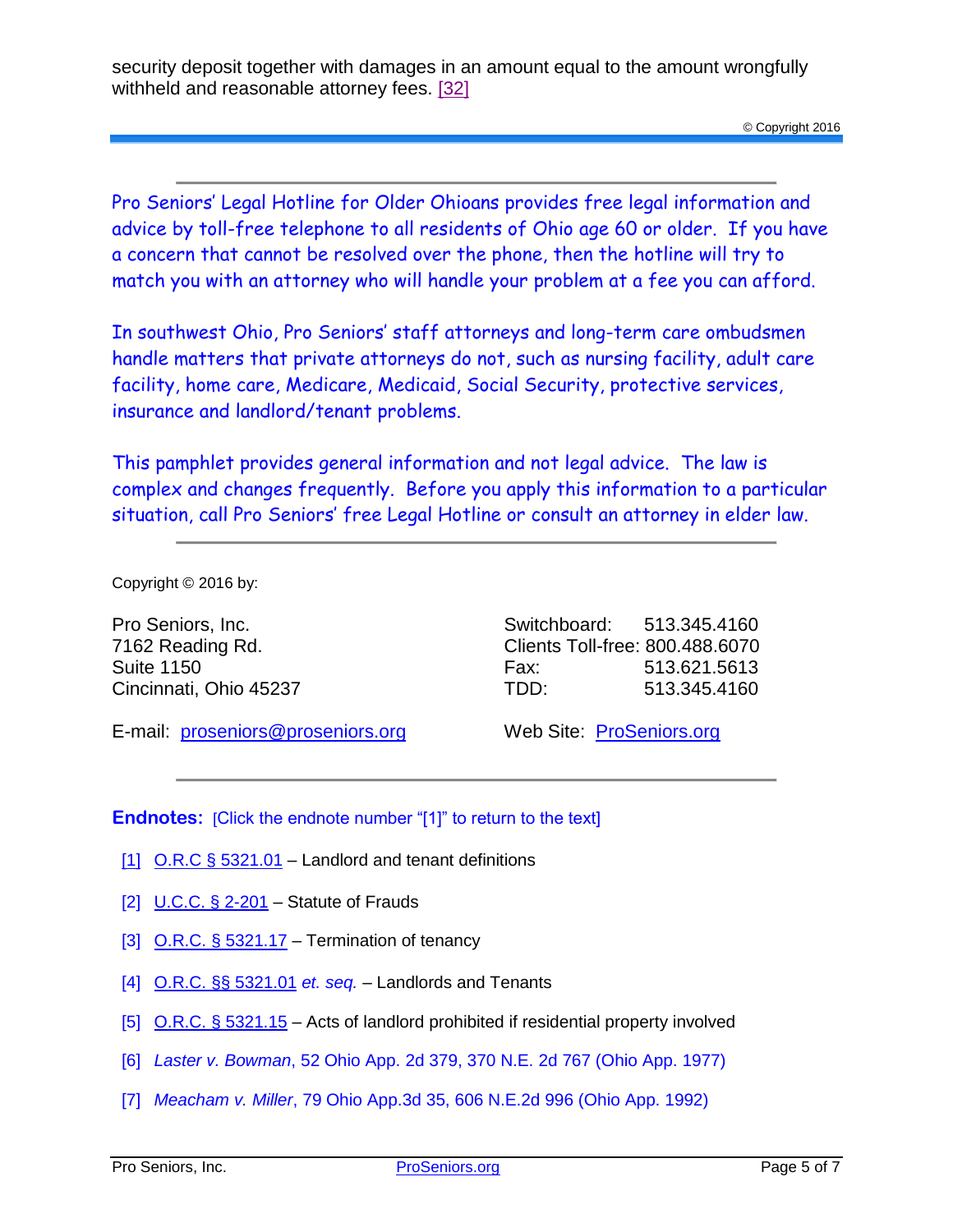- <span id="page-5-0"></span>[\[8\]](#page-0-5) *[Thomas v. Papadelis](http://www.leagletax.com/decision/198437516OhioApp3d359_1286.xml/THOMAS%20v.%20PAPADELIShttp:/www.leagletax.com/decision/198437516OhioApp3d359_1286.xml/THOMAS%20v.%20PAPADELIS)*, 16 Ohio App. 3d 359, 476 N.E. 2d 726 (Ohio App. 1984)
- <span id="page-5-1"></span>[\[9\]](#page-1-0) O.R.C.  $\S$  5321.04(A) – Landlord obligations
- <span id="page-5-2"></span> $[10]$  O.R.C. [§ 5321.04\(B\)](http://codes.ohio.gov/orc/5321.04) – Landlord obligations
- <span id="page-5-3"></span>[\[11\]](#page-1-2) O.R.C.  $\S$  5321.05(A) – Tenant obligations
- <span id="page-5-4"></span>[\[12\]](#page-1-3) O.R.C. [§ 5321.05\(C\)](http://codes.ohio.gov/orc/5321.05) – Tenant obligations
- <span id="page-5-5"></span>[\[13\]](#page-1-4) O.R.C. [§ 5321.07](http://codes.ohio.gov/orc/5321.07) – Failure of landlord to fulfill obligations – remedies of tenant
- <span id="page-5-6"></span>[\[14\]](#page-1-4) O.R.C. [§ 5321.08](http://codes.ohio.gov/orc/5321.08) – Rent deposits
- $N/A$  O.R.C.  $\S$  5321.09 Defensive actions of landlord
- <span id="page-5-7"></span>[\[15\]](#page-2-0) O.R.C.  $\S$  5321.17 – Termination of tenancy
- <span id="page-5-8"></span>[\[16\]](#page-2-1) O.R.C. [§ 5321.11](http://codes.ohio.gov/orc/5321.11) – Failure of tenant to fulfill obligations – remedies of landlord
- <span id="page-5-9"></span>*[\[17\]](#page-2-1) [Sandefur Management Co. v. Wilson](http://www.leagle.com/decision/198518121OhioApp3d160_1121.xml/SANDEFUR%20MGMT.%20CO.%20v.%20WILSON)*, 21 Ohio App. 3d 160, 486 N.E. 2d 1267 (Ohio App. 1985)
- <span id="page-5-10"></span>[\[18\]](#page-2-2) O.R.C.  $\S$  4781.01 – Manufactured home definitions
- <span id="page-5-11"></span>[\[19\]](#page-2-3) O.R.C. [§ 4781.40](http://codes.ohio.gov/orc/4781.40) – Rental agreement
- <span id="page-5-12"></span>[\[20\]](#page-2-4) O.R.C.  $\S$  4781.38 – Obligations of park operator
- <span id="page-5-13"></span>[\[21\]](#page-2-5) O.R.C. [§ 4781.45](http://codes.ohio.gov/orc/4781.45) – Notification of violation of rules to resident
- <span id="page-5-14"></span>[\[22\]](#page-2-5) *[Hamlet Mobile Home Park v. Sigmund](http://caselaw.findlaw.com/oh-court-of-appeals/1378814.html)*, 118 Ohio App. 3d 29, 691 N.E. 2d 1081 (Ohio App. 1997)
- <span id="page-5-15"></span>[\[23\]](#page-3-1) O.R.C.  $\S$  5321.03 – Actions by landlord authorized
- <span id="page-5-16"></span>[\[24\]](#page-3-2) O.R.C. [§ 5321.02](http://codes.ohio.gov/orc/5321.02) - Retaliation of landlord prohibited; relief
- <span id="page-5-17"></span>[\[25\]](#page-3-3) O.R.C.  $\S$  1923.03 – Judgment not a bar
- <span id="page-5-18"></span>[\[26\]](#page-3-4) O.R.C. [§ 5321.11](http://codes.ohio.gov/orc/5321.11) – Failure of tenant to fulfill obligations – remedies of landlord
- <span id="page-5-19"></span>[\[27\]](#page-3-4) O.R.C. [§ 4781.45](http://codes.ohio.gov/orc/4781.45) – Notification of violation of rules to resident
- <span id="page-5-20"></span>[\[28\]](#page-3-5) O.R.C. [§ 1923.02](http://codes.ohio.gov/orc/1923.02) – Persons subject to forcible entry and detainer action
- <span id="page-5-21"></span>[\[29\]](#page-3-6) O.R.C. [§ 1923.04](http://codes.ohio.gov/orc/1923.04) – Notice – service
- <span id="page-5-22"></span> $[30]$  O.R.C. [§ 1923.05](http://codes.ohio.gov/orc/1923.05) – Complaint filed and recorded
- <span id="page-5-23"></span>[\[31\]](#page-3-8) O.R.C. [§ 1923.14](http://codes.ohio.gov/orc/1923.14) – Writ of execution enforced